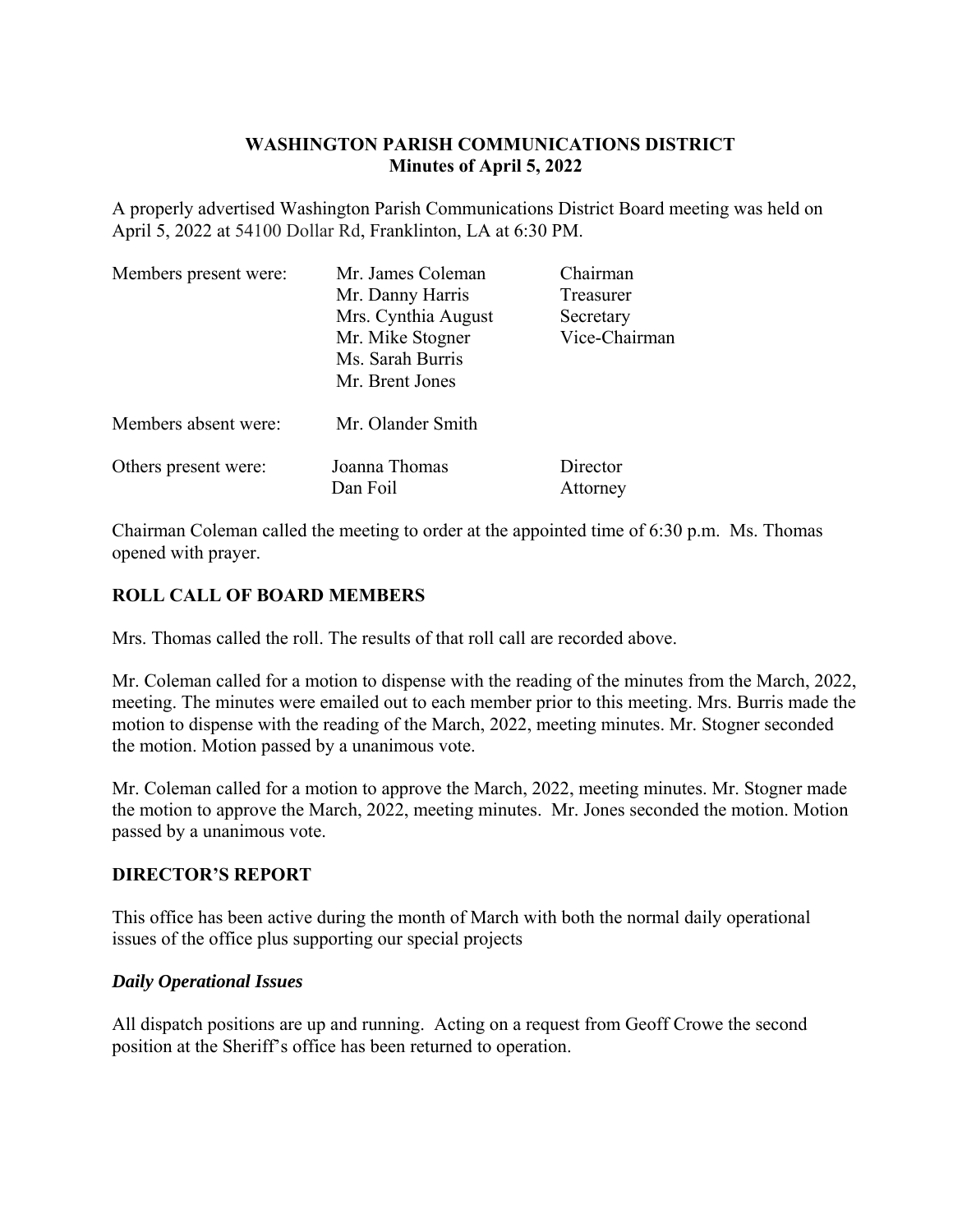For the month of March we issued 45 new addresses they were:

| Franklinton     | 24 |
|-----------------|----|
| <b>Bogalusa</b> | 08 |
| Pine            | 06 |
| Mt. Hermon      | 02 |
| Angie           | 01 |
| Varnado         | 04 |
| Total           | 45 |

Mrs. Moore and Ms. Jones continue to work on the mapping.

The accounting system is working well. Jim and I continue to input the monthly financial data... Mrs. Moore continues to do the addressing and both Mrs. Moore and Ms. Jones continuing to work on map updates on a daily basis.

## *Special Projects*

1. A visit to Tangipahoa 9-1-1 by the Strategy Committee has been accomplished.

The items discussed during this visit included:

- Capability of Tangipahoa 9-1-1 to answer Washington Parish 9-1-1 calls during an emergency.
- Capability of Tangipahoa 9-1-1 to answer Washington Parish 9-1-1 calls during normal operations.

These have been an interesting and productive month for our office. I would like to thank the board for their support and inputs.

Mr. Coleman called for any questions concerning the Director's Report. Hearing none, Mr. Coleman called for a motion to accept and approve the Director's report. Mr. Harris made the motion to accept and approve the Director's Report as given. Mrs. Burris seconded the motion. Motion passed by a unanimous vote.

## **CHAIRMAN'S REPORT**

## **Public 911 Education**

The site was visited by 146 new users with 192 page hits in March. Foreign users were from China, Pakistan, India, Canada and Sweden.

## **Special Projects**

Weekly review of ongoing technical issues continue.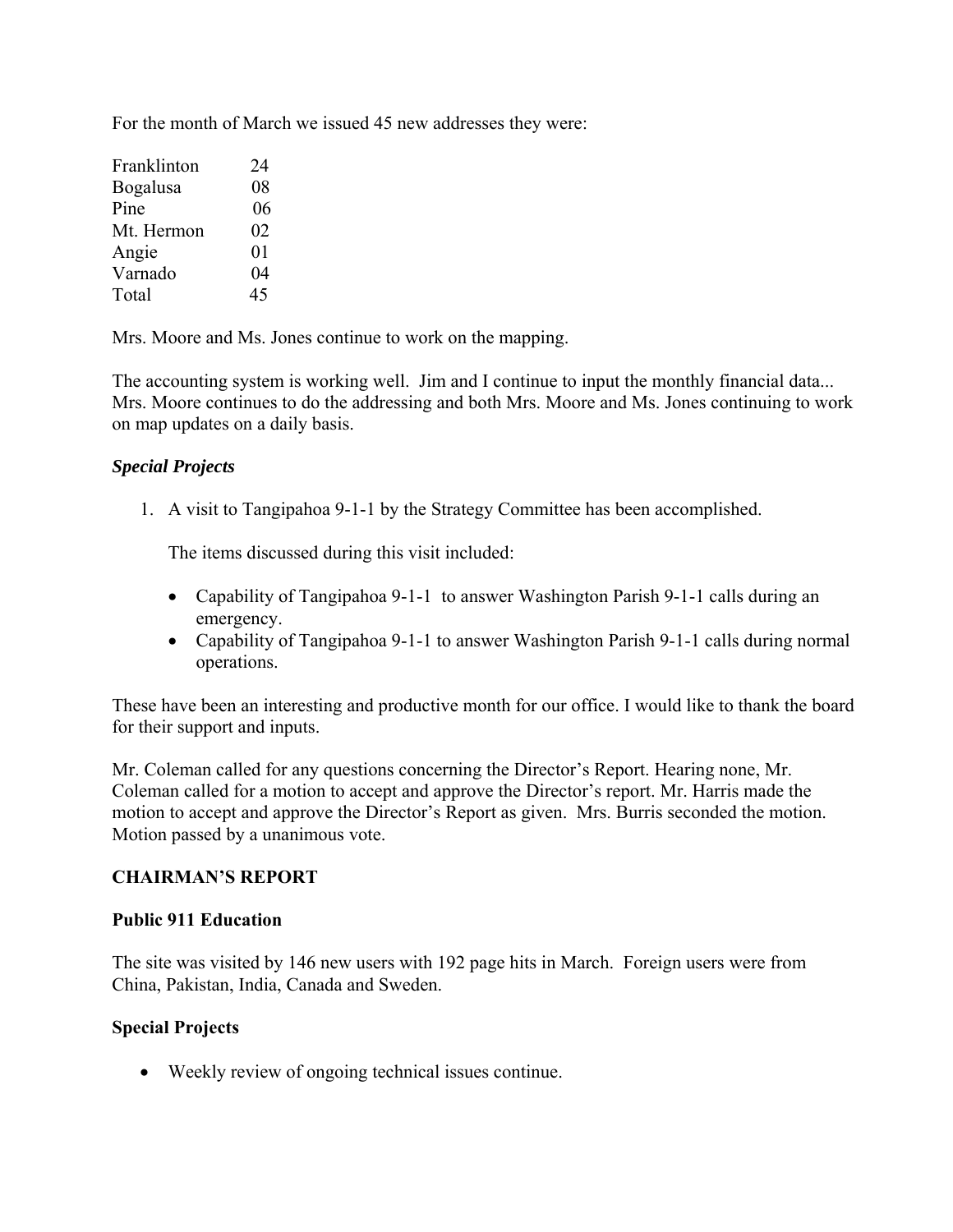- Preparation for the 2022 hurricane season:
	- o Remote control of radio systems Completed
	- o Protect building air intake hoods Scheduled for April
	- o Install generator transfer switch Obtaining equipment Quotes
	- o Adjust guy wire tension To be scheduled for May
	- $\circ$  Install replacement antennas and lightning rod  $-$  To be scheduled for May
	- o Perform generator yearly maintenance To be scheduled for June

#### **Other Business**

o Improve Cyber Security System – Core Completed, Mobile Devices In Progress

#### **2022 Projects**

#### **Capital**

| Install Building Air Intake Hoods              | $\frac{1}{2}$ ,000 (in progress) |
|------------------------------------------------|----------------------------------|
| Install Remote Radio Control                   | \$ 8,500 Completed               |
| Install Generator Transfer Switch              | \$15,000                         |
| Acquisition of Dispatch Room Computers         | $$5,400$ (new item)              |
| Install replacement antennas and lightning rod | \$ 4.000                         |

## **Non Capital**

| <b>Adjust Guy Wire Tension</b>                 | 5.000                           |
|------------------------------------------------|---------------------------------|
| Perform Generator Maintenance                  | 3,000                           |
| <b>Improved Cyber Security System Software</b> | $$3,000$ per year (in progress) |

## **Future Projects**

| Building Expansion, Bunking and Feeding Safe Room | $$1,500,000$ (Grant) |
|---------------------------------------------------|----------------------|
| <b>Franklinton Bunker</b>                         | 500,000<br>S         |
| Replace Franklinton tower                         | 135,000              |
| <b>Security Fencing</b>                           | 170,000<br>S         |
| Replace 25 Year Old Vehicle                       | 32,000               |
| Replace 8 year old Audio Visual System            | 130,000              |
| Replace 8 year old Telephone System               | 50,000<br>S          |
| Replace EOC Tower Lighting System                 | 30,000               |

Mr. Coleman called for any questions concerning the Chairman's Report. Hearing none, Mr. Coleman called for a motion to accept and approve the Chairman's report. Mr. August made the motion to accept and approve the Chairman's Report as given. Mrs. Burris seconded the motion. Motion passed by a unanimous vote.